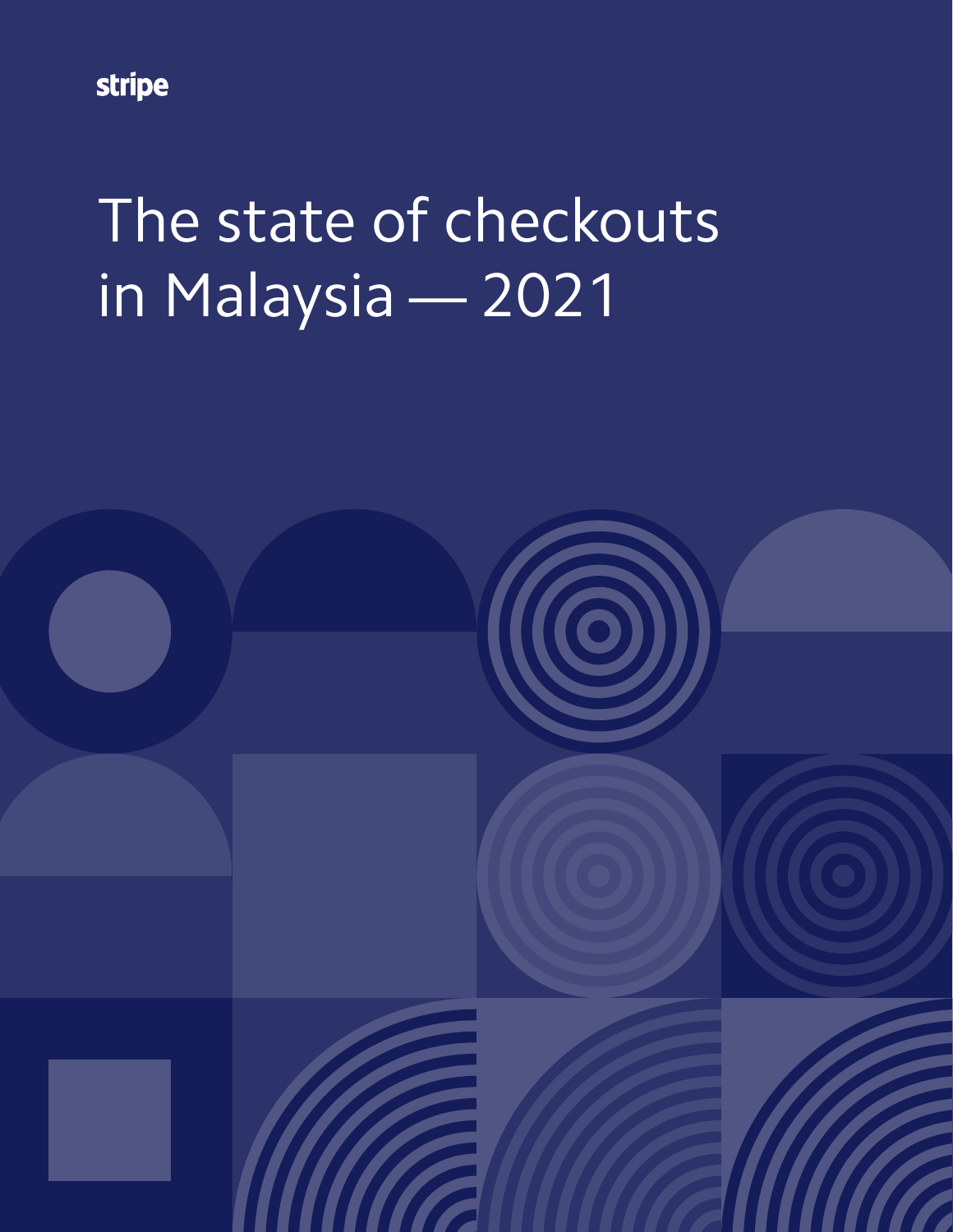## Introduction

## Ninety-seven percent of Malaysia's top ecommerce checkouts have at least five basic errors, adding unnecessary friction for customers.

Seventy-three percent of consumers we surveyed in Malaysia said they have increased their online shopping in the past year, with over 50% at least doubling it. The country's surge in online sales is only expected to continue. Malaysia has one of the fastest growing ecommerce markets in the Asia-Pacific region, with [revenues predicted](https://www.statista.com/outlook/dmo/ecommerce/malaysia) to reach \$10.9 billion by 2025 at a 14.84% compound annual growth rate. While the increase in demand presents a huge opportunity for online businesses, it also puts more pressure on companies to successfully capitalise on this potential and offer the best customer experience in the face of heightened competition.

Ecommerce businesses spend time, money, and resources to build brand awareness, drive website traffic, and optimise their product pages—all with the goal of getting their target audience to make a purchase. However, we found that some of the biggest ecommerce companies in Malaysia often overlook one crucial step: the checkout flow.

Stripe partnered with Edgar, Dunn & Company to analyse the top 100 ecommerce websites in Malaysia and found that 97% of checkouts had at least five basic errors, adding unnecessary friction for customers. Some of the most common issues include not offering popular payment methods, not allowing customers to save their payment method for future use, and poor card information formatting and error handling. On their own, these issues may seem small. But, when combined, they add up to a needlessly difficult checkout experience for customers and lost sales.

With [eight out of ten lost sales](https://www.statista.com/statistics/457078/category-cart-abandonment-rate-worldwide/) failing on the checkout page, fixing these basic errors and reducing friction in the transaction process can result in significant increases in conversion and revenue.

This report analyses the checkouts of the top ecommerce and subscription businesses in Malaysia and details the most common checkout errors, categorised into four sections:

- 1 [Checkout form design](#page-2-0)
- [Mobile optimisation](#page-3-0) **2**
- [Localisation](#page-5-0) **3**
- [Buyer trust and security](#page-6-0) **4**

The report explores why these checkout issues matter, how to prevent them from happening in your checkout flow, and how Stripe can help.

We also analysed the top 200 global subscription businesses and have included [subscription](#page-7-0)[specific best practices.](#page-7-0)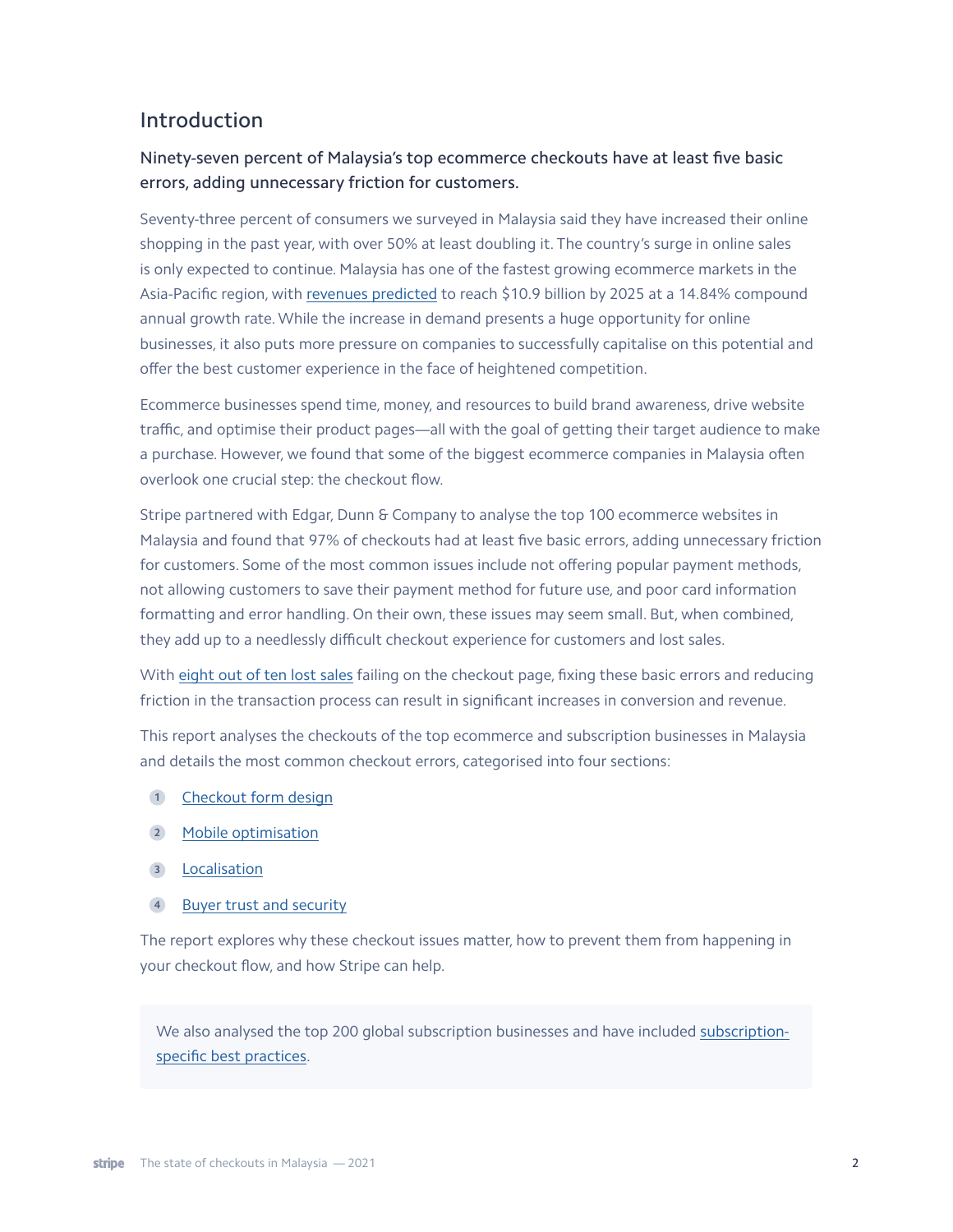# <span id="page-2-0"></span>Checkout form design

Online shoppers in Malaysia expect a fast, intuitive, and mobile-optimised payment experience, with 45% saying they would abandon a purchase if it took more than two minutes to check out. However, 48% of consumers we surveyed said that, on average, it takes them more than three minutes to complete a purchase and 29% blame a long and complicated checkout as the reason for abandoning an order in the past year.

A poorly designed checkout form puts an unnecessary burden on customers. They want the pay button to be the final step in their purchase and don't want to have to go back through the form to fix basic errors. They also want checkout forms that adapt to their preferences and location. The highest performing checkouts are designed with dozens of conversion best practices in mind, allowing for a seamless customer checkout experience. For example, they reduce friction by supporting address autocomplete, allowing customers to save their payment information for future use, and displaying descriptive error messaging when customers enter the wrong payment information. A Stripe study found that offering address autocomplete can increase conversion by close to 0.8%, and using specific error messaging can increase retry rates following a decline by as much as 3.5% (for example, changing the message from "your card was declined" to "your card was declined. Try a different card"). These increases may seem small, but they can quickly add up—especially for ecommerce businesses with high transaction volume.

| 1234 1234 1234 1234                                                 |     | <b>D</b> VISA<br>僟 |
|---------------------------------------------------------------------|-----|--------------------|
| MM / YY                                                             | CVC |                    |
| Shipping address                                                    |     |                    |
| Name                                                                |     |                    |
| Malaysia                                                            |     |                    |
| G4 Jln Darat Makbar                                                 |     | Clear              |
|                                                                     |     |                    |
| G4 Jln Darat Makbar, 5200 Malaysia Kuantan Pahang<br>Malaysia-25200 |     |                    |

#### **Native auto-fill Address auto-complete**

| Card details                                                             |     |                   |
|--------------------------------------------------------------------------|-----|-------------------|
| 1234 1234 1234 1234                                                      |     | <b>VISA</b><br>49 |
| MM / YY                                                                  | CVC |                   |
| Shipping address                                                         |     |                   |
| Name                                                                     |     |                   |
|                                                                          |     |                   |
|                                                                          |     |                   |
| Malaysia<br>G4 Jln Darat Makbar                                          |     | Clear             |
| G4 Jin Darat Makbar 5200 Malaysia Kuantan Pahang                         |     | ×                 |
| Country or region<br><b>Jalan Darat Makbar</b> Kuantan, Pahang, Malaysia |     |                   |
| 5200, Jalan Darat Makbar Kuantan, Pahang, Malaysia                       |     |                   |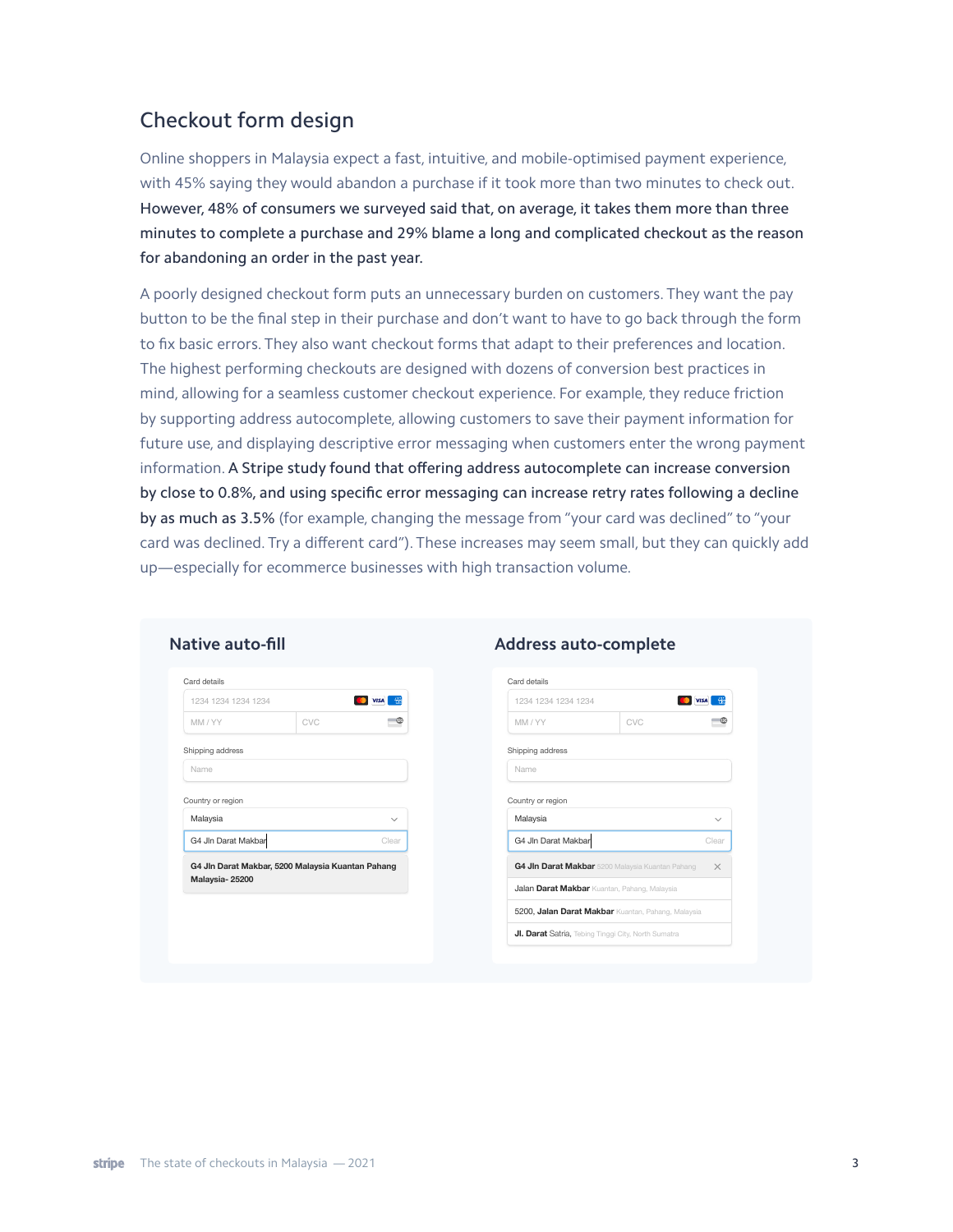#### The top five checkout form design errors

- 66% of checkouts didn't display an error message in real time when an invalid card number was entered.
- 68% didn't show an error message in real time when an expired card was used to attempt payment.
- 70% didn't confirm card type in real time when a card number was entered, missing the opportunity to instantly validate payment details.
- 90% didn't support address autocomplete.
- 96% didn't allow customers to save their payment information for future use.

#### **Checklist: How to design an optimised checkout form**

- **Error messaging:** Highlight payment information errors in real time. Alert customers when they enter an invalid card or attempt to pay with an expired card.
- $\Box$  Number formatting: Add spacing to card numbers, displaying them in blocks of four to six digits for easier data entry.
- $\Box$  Default address: Use the same billing and shipping address by default unless customers want to manually add a different shipping address.
- $\Box$  Address autocomplete and autofill: Optimise address collection by supporting both native autofill (which uses information saved in a customer's browser) as well as address autocomplete (which enables typeahead completion).
- $\Box$  Saved payment information: Allow customers to save their payment information for future use so they can check out with just one click.

## <span id="page-3-0"></span>Mobile optimisation

Forty-seven percent of consumers we surveyed said they do more than half of their shopping from a mobile device, with 67% saying it's "very" or "extremely" important for a website to be mobilefriendly. If your checkout flow isn't tailored to a smaller screen—for example, if the checkout page doesn't automatically adjust to the size of the device—customers are more likely to abandon the checkout flow completely. In fact, while more than 50% of ecommerce traffic comes from smartphones, carts are abandoned on mobile at more than twice the rate of desktop.

Also, 21% of consumers we surveyed said that they will abandon their cart if forced to create an account at checkout, yet 41% percent of websites we studied did not offer guest checkout. Forcing customers to create an account on a mobile device before making a purchase creates friction and increases chances of cart abandonment.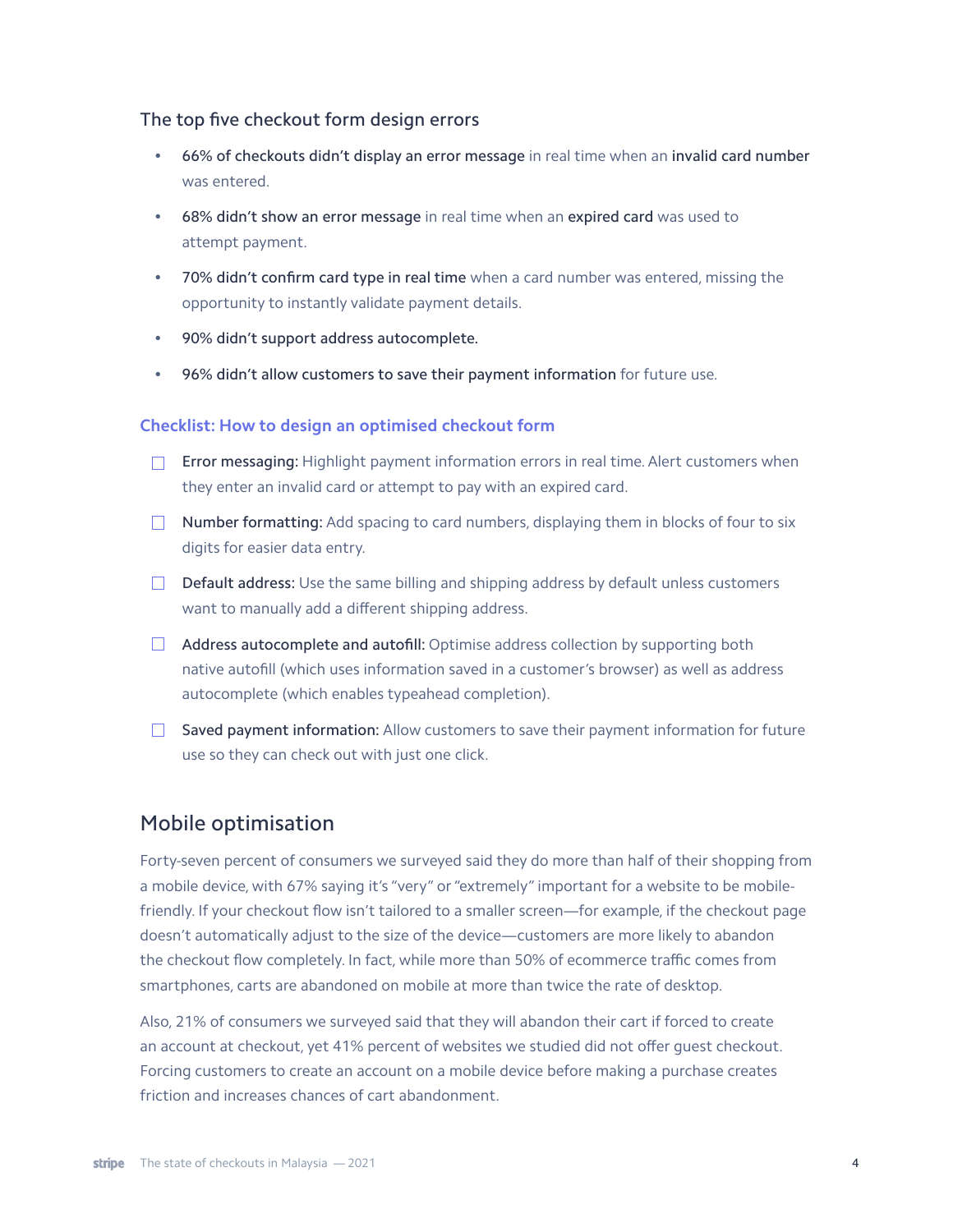While the vast majority of checkouts were designed to adapt to mobile screen sizes, 80% didn't support Google Pay and 96% didn't support Apple Pay. Supporting global digital wallets such as Apple Pay or Google Pay and regional digital wallets like Grabpay can help improve the shopping experience on mobile. Mobile wallets also give businesses the opportunity to offer a one-click payment experience that, on average, is three times faster than having to manually enter payment details.



#### **Low penetration of digital wallets among merchants in Malaysia**

#### The top four mobile optimisation errors

- 41% of checkouts didn't offer a guest checkout experience.
- 96% didn't support Apple Pay and 80% didn't support Google Pay.
- 55% didn't support GrabPay.
- 23% failed to surface a numeric keypad to enter card information on mobile.

#### **Checklist: How to optimise for mobile**

- $\Box$  Offer quest checkout: Minimise friction during the checkout process by offering a quest checkout experience, and give your customers the option to create an account after checking out.
- $\Box$  Optimise and test forms on multiple mobile devices: Ensure your checkout form is optimised and tested for the most popular devices in your target markets.
- $\Box$  Responsiveness: Ensure your form automatically resizes to the smaller screen.
- $\Box$  Keypad: Display a numerical keypad when customers are prompted to enter their card information.
- $\Box$  Wallets: Offer mobile wallet payment methods and ideally only surface them if you know they have been set up by your customer and are usable on their current device.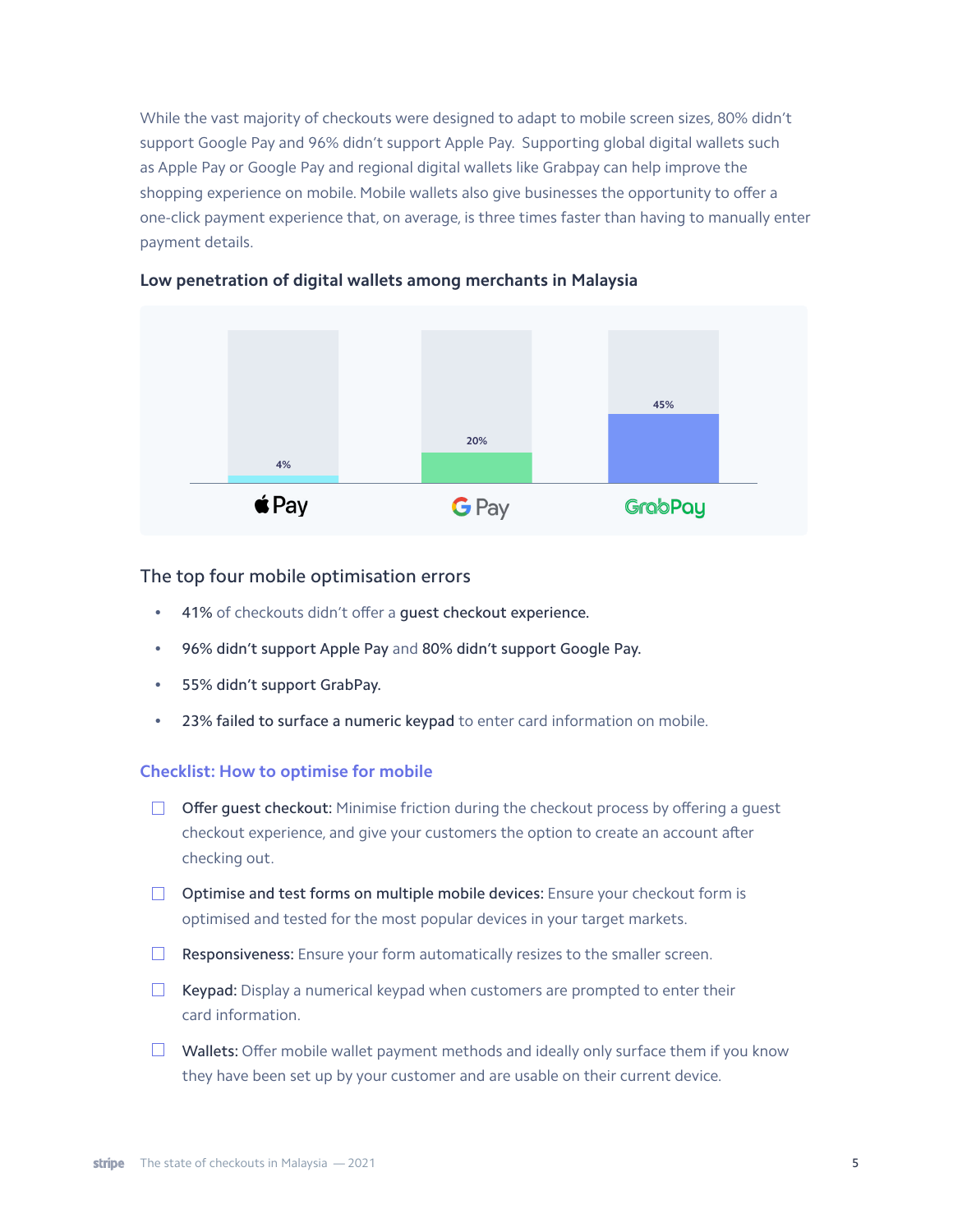## <span id="page-5-0"></span>Localisation

Eighteen percent of consumers we surveyed said that they abandoned a purchase in the past year because their preferred payment method wasn't available. While bank transfers are the most used ecommerce payment method in Malaysia, accounting for 47% of all online payments, alternate payment methods like digital wallets are more popular than ever. This only becomes more pronounced when selling internationally—for example, across the entire Asia-Pacific region, digital wallets account for 46% of online payment volume. Offering the right noncard payment methods and ensuring a localised checkout experience (by translating the checkout page based on country and displaying local currency) can significantly increase conversion rates and reduce costs.

If you are selling across the Asia-Pacific region, the key to unlocking growth through local payment methods can vary by market and target customer segment. By supporting the right payment methods, businesses can also offer their customers extra flexibility and convenience, especially for larger purchases. For example, buy now, pay later services let customers immediately finance purchases and pay them back in fixed installments over time, which can result in increased sales. A Stripe study found that businesses saw a 27% increase in sales when they offered Afterpay, a popular buy now, pay later payment method in Australia and New Zealand. With Alipay, a popular payment method in China, businesses saw a two-fold increase in sales from Chinese consumers

We found that the best checkouts focused less on the number of payment methods supported and more on offering the right combination of payment options. This is reflected in our analysis, with the majority of ecommerce companies offering a total of four payment methods in addition to credit cards. When we looked at the top ecommerce businesses with a presence in multiple markets, the number of payment methods they offered did not increase. Instead, they successfully adapted their payment methods on a per-country basis to optimise for local conversion. For example, the same ecommerce business would offer FPX for Malaysian customers, and Afterpay for Australian customers.



#### **Popular local payment methods in Asia-Pacific**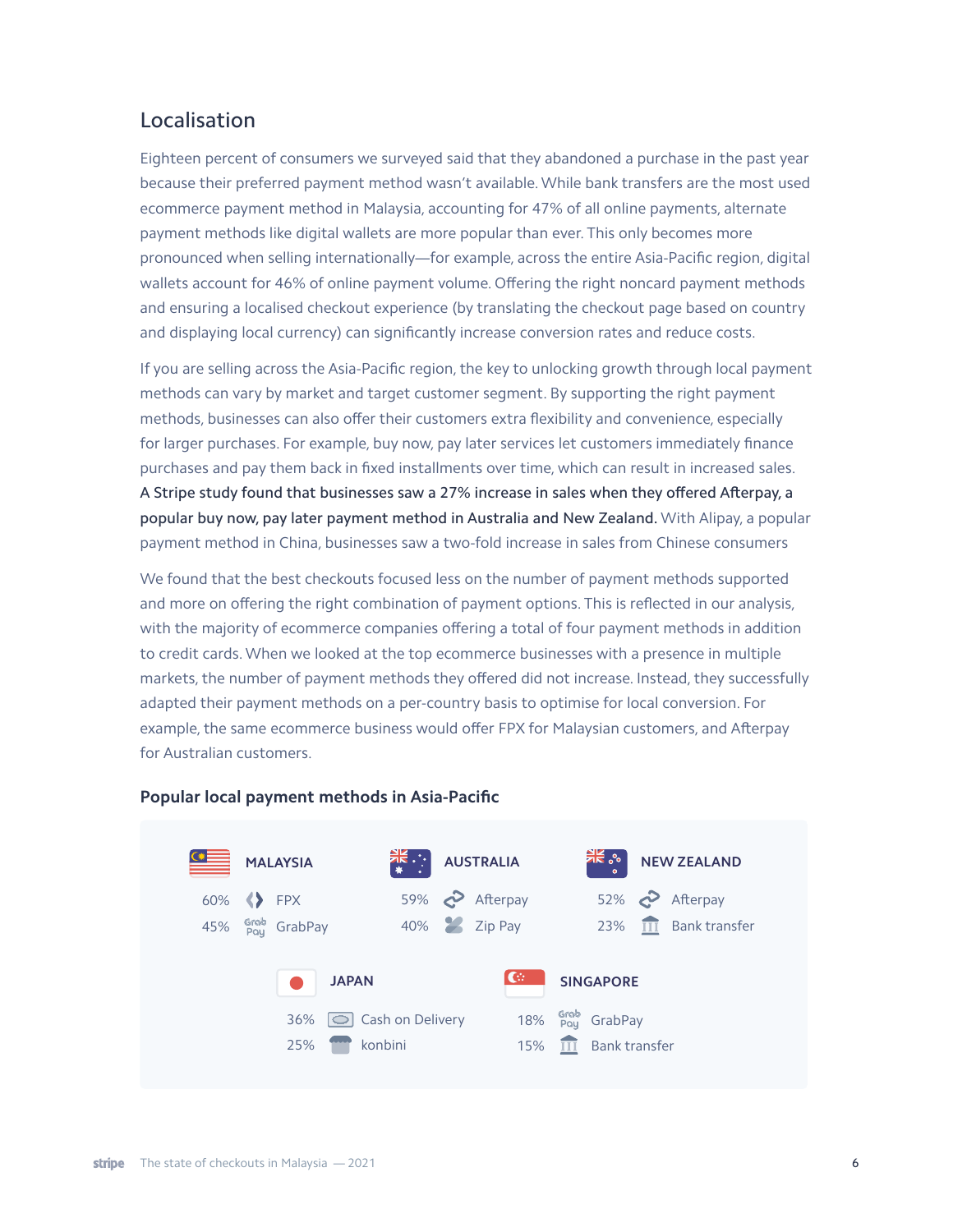#### **Checklist: How to localise your checkout experience**

- **Language and currency:** Identify the top countries into which you want to sell and make sure you localise the checkout experience by translating the page and displaying local currency.
- $\nabla$  **Dynamic fields:** Change the payment fields to capture the right information for each country. For example, if your form recognises a card from a customer based in Malaysia, the checkout form should dynamically display a five-digit field titled "postcode" to align to the local language.
- $\Box$  Local payment methods: Dynamically surface the right payment methods in your checkout depending on where your customers are located or which device they're using.
- $\Box$  Installments: Consider offering buy now, pay later services if you have a high average order value and if they're popular where your customers are based.

## <span id="page-6-0"></span>Buyer trust and security

The consumers we surveyed said a secure website was one of the top two factors that had the biggest impact on a positive shopping experience. However, going through additional security steps after customers confirm an order adds friction and negatively affects their experience.

As a result, businesses have to find the right balance between validating a customer's identity and not adding unnecessary friction. Regulations and banking mandates differ from country to country—with countries like India or countries in the European Union now requiring two-factor authentication (2FA) or Strong Customer Authentication (SCA). Businesses need a dynamic system to apply this additional authentication in a smart way.



[What internet businesses need to know about SCA requirements.](https://stripe.com/guides/strong-customer-authentication)

Ecommerce businesses can promote buyer trust and security during the account creation process prior to checkout. For example, allow customers to check out as a guest, reducing the amount of personal information you collect and store. If you do require customers to log in to complete a purchase, allow them to create an account by connecting to their existing social media accounts.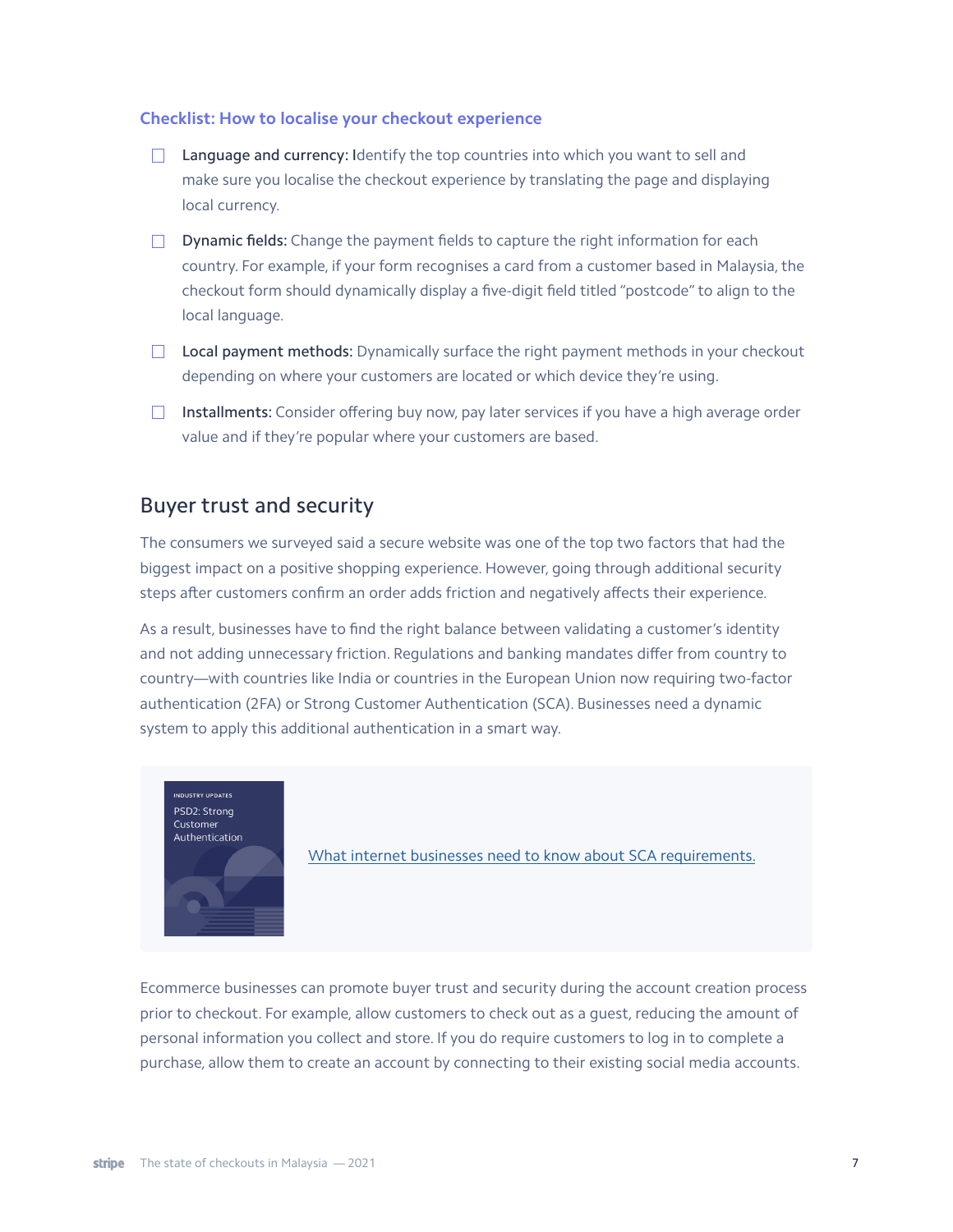This keeps their personal information stored in the social media profile, rather than on your website, and helps expedite the checkout process.

#### The top three buyer trust and security errors

- 28% of checkouts didn't offer a guest checkout experience.
- 73% didn't allow customers to create an account by connecting to a social media profile.
- 24% didn't display an order summary that could be easily adjusted.

#### **Checklist: How to increase buyer trust**

- $\Box$  Security visuals: Display security visuals, such as a padlock, to reinforce that the page is secure.
- $\Box$  Cart recaps: Show a summary of all items ordered to instil confidence.
- $\Box$  Offer quest checkout: Minimise friction during the checkout process by offering a quest checkout experience, and give your customers the option to create an account after checking out.
- **Account creation:** Let customers create an account by connecting to their social media profile.
- $\Box$  Dynamic authentication: Improve security and reduce fraud by dynamically applying 3D Secure during the checkout process.

## <span id="page-7-0"></span>Checkout best practices for subscription businesses

The subscription business model is on the rise: An increasing number of companies are turning toward subscription models as they offer the ability to create a reliable revenue stream. In addition, consumers have grown accustomed to signing up for digital subscriptions, with our survey showing that Malaysian consumers, on average, pay for three active subscriptions.

Like ecommerce companies that process one-time payments, subscription businesses should prioritise the same checkout optimisations we've covered: form design, mobile, localisation, and buyer trust and security. However, there are additional optimisation opportunities that are unique to subscription businesses.

### The top three checkout best practices from global subscription businesses

- 44% of checkouts offered a free trial.
- 53% let customers enter a coupon code directly on the checkout page.
- 47% offered reusable payment methods beyond cards, such as wallets or direct debit.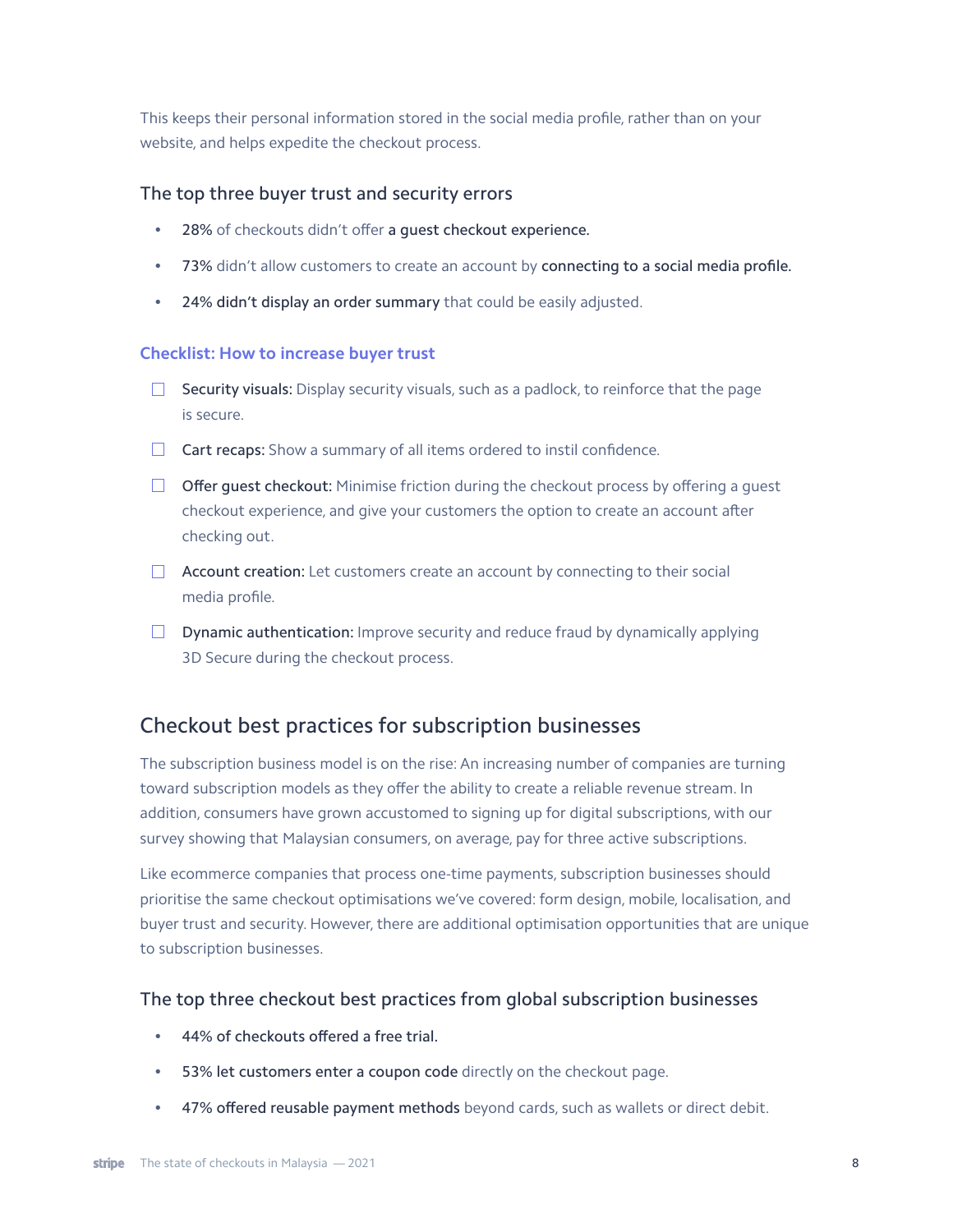# How Stripe can help

Our analysis shows that basic checkout issues are widespread, even among the top ecommerce websites across Malaysia, which likely have dedicated teams focused on conversion rates.

When optimising your checkout flow, you could try to prevent issues on your own and divert development resources to focus solely on your checkout experience. Or, you could leverage a prebuilt, hosted payments page like [Stripe Checkout.](https://stripe.com/payments/checkout)



Stripe Checkout was designed with conversion best practices in mind, allowing businesses of all sizes to design seamless checkout flows that are optimised for mobile and cater to an international audience. It combines all of Stripe's front-end design and analytics expertise to offer a seamless payments experience, allowing you to integrate in minutes to securely accept payments.

- Designed to reduce friction: Help your customers quickly and easily complete the checkout process by letting them autofill card and address information, adjust item quantities or enter promotional codes directly from the checkout page, and [pay in just one click.](https://support.stripe.com/questions/using-link-with-stripe-to-save-your-payment-information) Stripe Checkout also helps customers spot errors in real time with card validation, card brand identification, and descriptive error messages.
- Optimised for mobile: The checkout form is designed to be fully responsive and work across any device. It displays a numeric keypad to make it easier for customers to enter their card information and comes with GrabPay built in, without any additional registration or domain validation required. And, Checkout will only surface mobile wallets when Stripe knows that they've been correctly set up by your customer.
- Seamless support for payment methods: With Checkout, you can add local payment methods by changing a single line of code, creating localised payment experiences for your entire customer base. Stripe allows you to quickly add and scale payment method support without filling out multiple forms or following one-off onboarding processes.